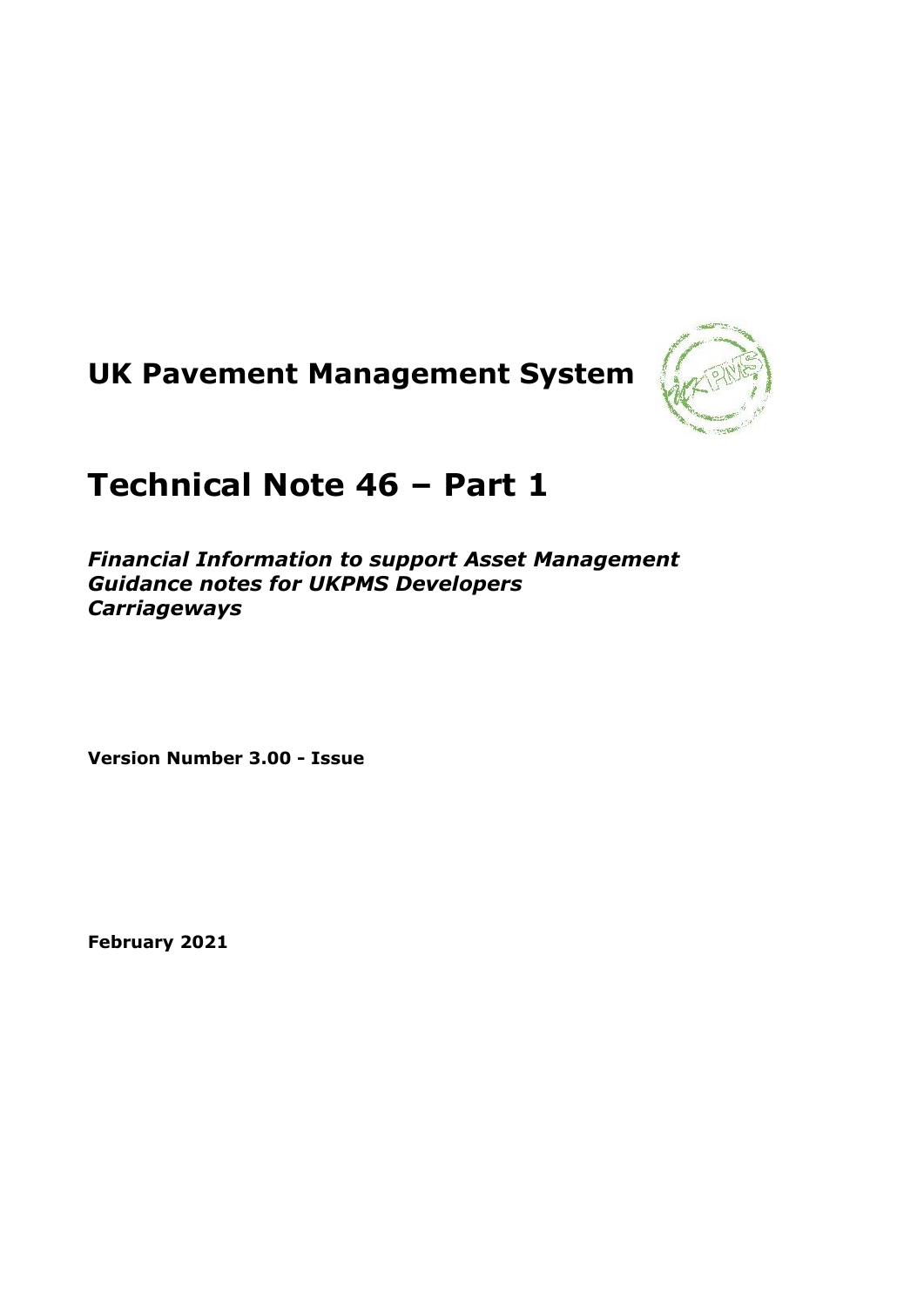

### **Document Information**

| <b>Title (Sub Title)</b> | Technical Note 46 - Part 1                                    |  |  |  |  |  |  |
|--------------------------|---------------------------------------------------------------|--|--|--|--|--|--|
|                          | Financial Information to support Asset Management             |  |  |  |  |  |  |
|                          | Guidance notes for UKPMS Developers                           |  |  |  |  |  |  |
|                          | Carriageways                                                  |  |  |  |  |  |  |
| <b>Author</b>            | Ro Cartwright, Mike Gibb & Chris Spong                        |  |  |  |  |  |  |
| <b>Description</b>       | This Technical Note provides guidance for UKPMS Developers to |  |  |  |  |  |  |
|                          | produce carriageway information required by HAMFIG.           |  |  |  |  |  |  |

### **Document History**

| <b>Version</b><br><b>No</b> | <b>Status</b> | Author     | <b>Date</b> | <b>Changes from Previous Version</b>                                                                                                                                                   |
|-----------------------------|---------------|------------|-------------|----------------------------------------------------------------------------------------------------------------------------------------------------------------------------------------|
| 0.01                        | Draft         | <b>RAC</b> | 18.06.13    | First draft based on 2012/13 version but revised to<br>remove date specific references so that the<br>Technical Note applies to any year from 2013/14<br>onwards until further notice. |
| 0.02                        | Draft         | <b>RAC</b> | 04.07.13    | Transferred to new template.                                                                                                                                                           |
| 0.03                        | Draft         | <b>RAC</b> | 09.07.13    | Revised following review by JMG.<br>UKPMS Rule Set references updated to 'RP10.01 or<br>later' and Weighting Set references standardised to<br>'WSCCIv0102 or later'.                  |
| 1.00                        | Issue         | <b>RAC</b> | 21,08.13    | Ratified by HAMFIG at their meeting on 19-Aug-13                                                                                                                                       |
| 1.01                        | <b>Draft</b>  | <b>RAC</b> | 14.01.19    | The website references have been updated                                                                                                                                               |
| 1.02                        | Draft         | <b>RAC</b> | 18.01.19    | Reviewed by CCS                                                                                                                                                                        |
| 1.03                        | Draft         | <b>RAC</b> | 12.03.19    | References to CIPFA documentation have been<br>updated                                                                                                                                 |
| 2.00                        | Issue         | <b>RAC</b> | 18.03.19    | Ratified by Chris Allen-Smith for HAMFIG                                                                                                                                               |
| 2.01                        | Draft         | <b>RAC</b> | 02.02.21    | Draft based on version 2.00 but revised as follows:<br>Website references updated<br>٠<br>References to archive documents removed                                                      |
| 2.02                        | Draft         | <b>RAC</b> | 10.02.21    | Reviewed by CCS                                                                                                                                                                        |
| 3.00                        | Issue         | <b>RAC</b> | 17.02.21    | Ratified by Chris Allen-Smith for HAMFIG                                                                                                                                               |

#### **Document Owner**

The owner of this document is the Highway Asset Management Financial Information Group (HAMFIG).

#### **Document Support**

Support for this document is provided by Linhay Consultancy Ltd and Hyperion Infrastructure Consultancy Ltd who can be contacted via [ukpms@hyperion-uk.com.](mailto:ukpms@hyperion-uk.com) These organisations have been appointed as the UKPMS system accreditors by the UK Roads Board.

This document can be found online on the [RCMG website.](https://www.ciht.org.uk/ukrlg-home/guidance/road-condition-information/data-management/uk-pavement-management-system-ukpms/)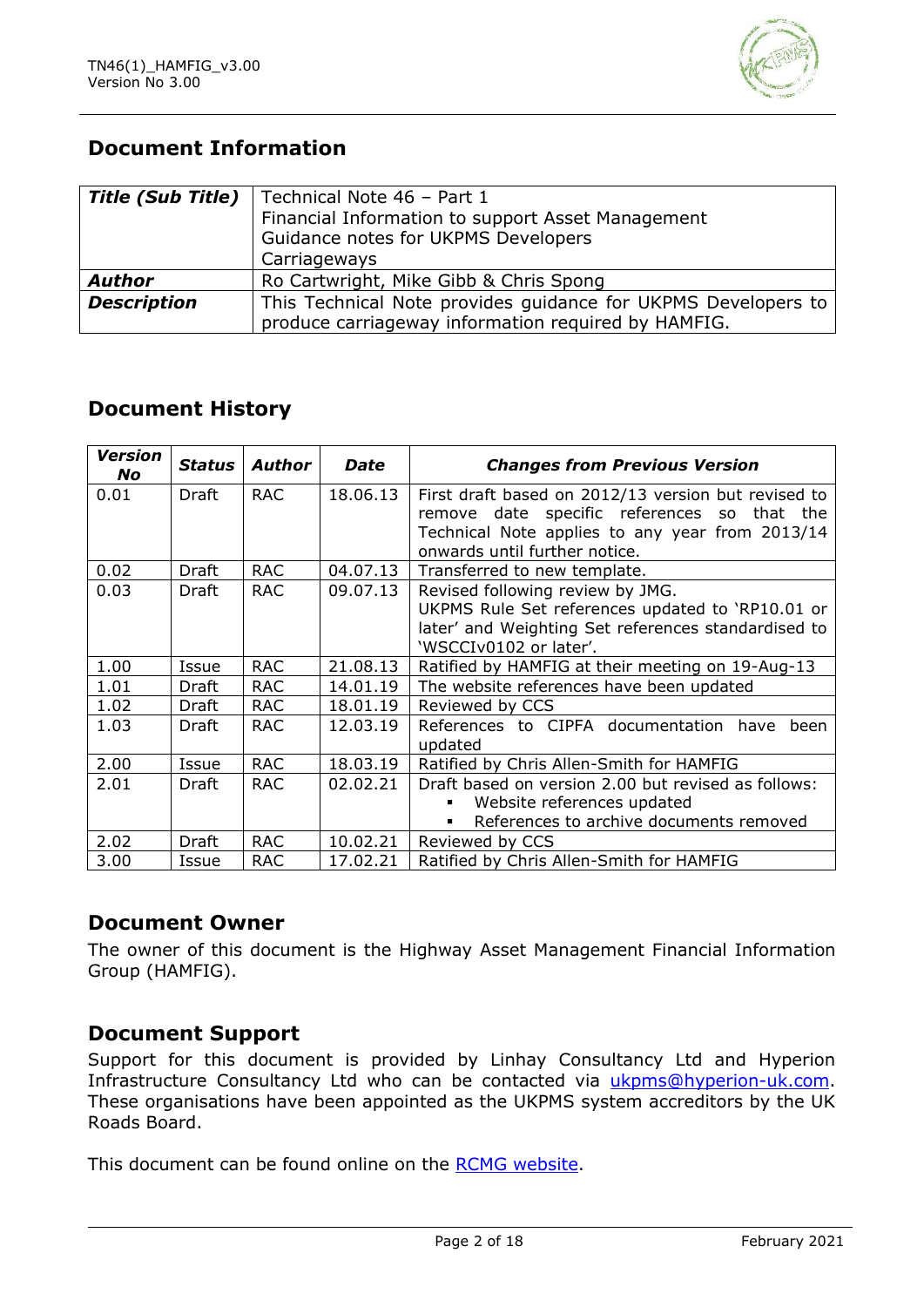

### **Introduction**

This Technical Note provides guidance for UKPMS Developers to allow them to produce various reports for financial information to support asset management as requested by the Highways Asset Management Financial Information Group (HAMFIG).

Part 1 of the Technical Note (this document) gives the requirements for carriageways. Part 2 of the Technical Note gives the requirements for footways and cycletracks.

This document provides:

- **Changes since the last version**
- **Background Information** on data requirements
- **Accumulated Depreciation** requirements for processing and reporting for the carriageway surface layer (and gives an example report)
- **Annual Depreciation** calculations and reporting requirements based on the same depreciation model as for the accumulated depreciation (and gives an example report).
- **Inventory Reporting Requirements** for the contribution to the calculation of the gross replacement cost (GRC) for carriageways

### **Changes since last version**

The website references have been updated and references to archived documents have been removed.

### **Background Information**

The HAMFIG reports are based on inventory data and on SCANNER, CVI and DVI condition data.

While the reports should be able to use the above survey data for any type of road and for any date range, it is anticipated that the following data sources will typically be used:

- **Classified Roads:** SCANNER data for the last two financial years.
- **Unclassified Roads:** CVI or DVI data for the last four financial years.

However, note that in Scotland, SCANNER is used for all classes of road including unclassified.

SCANNER data are processed using the Weighting Set algorithm and the CVI/DVI data are processed using the Automatic Pass.

#### *Prior Year Comparatives*

The Whole of Government Accounts (WGA) figures for the preceding year are used to provide prior year comparatives for the current year. During the current year authorities may want to make changes to their preceding year figures to reflect improvements to data quality and quantity. They can do so, provided that they track the changes against the figures reported for the preceding year. Authorities will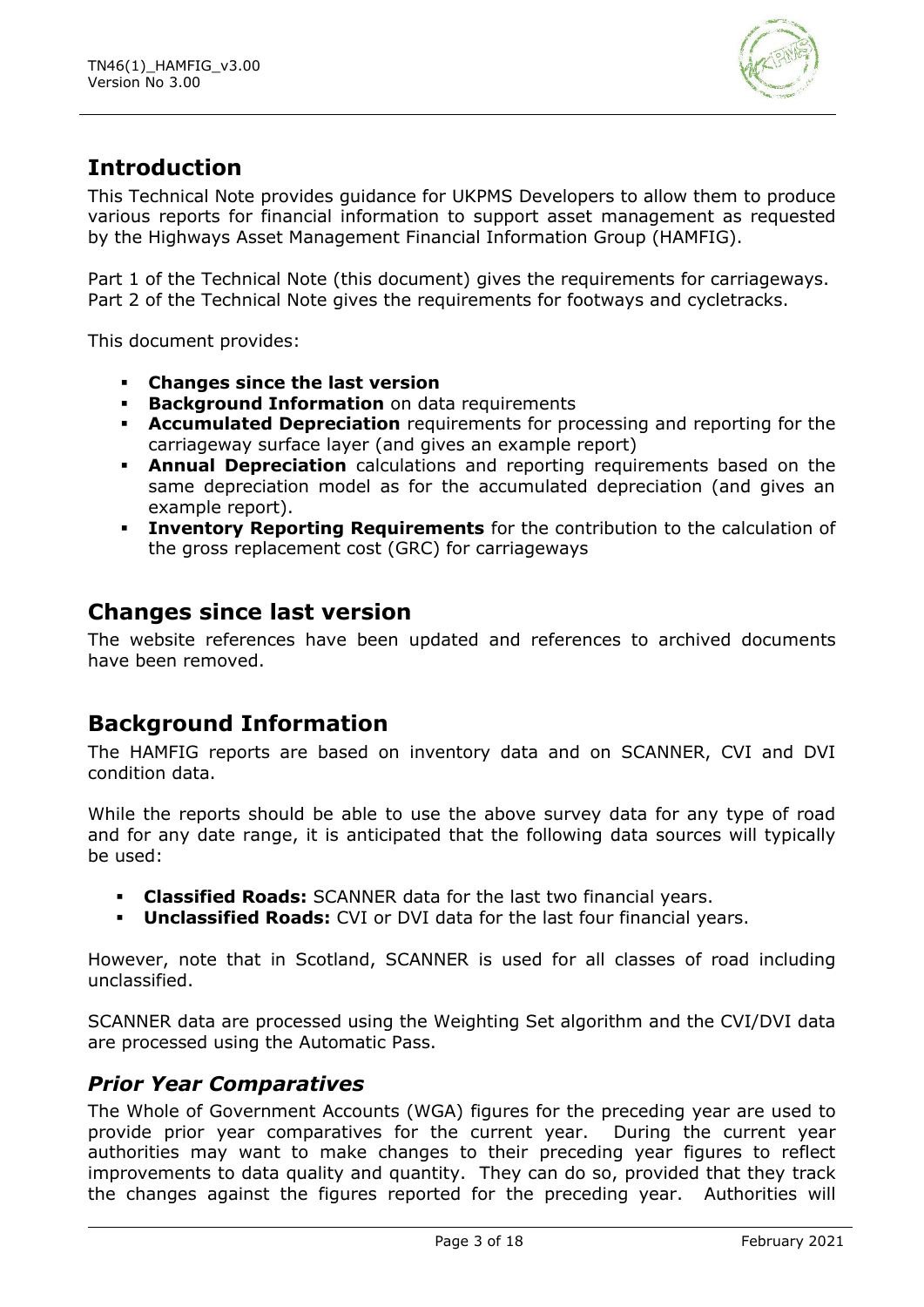

therefore still require access to the preceding year's data, processing and reports during the current year so that they can rerun these if they wish.

### **Accumulated Depreciation**

The purpose of the calculation is to estimate the contribution that the carriageway surface makes to the network depreciated replacement cost (DRC). The processing and reporting requirements are described below.

### *Processing*

The condition data are processed to produce the carriageway condition index (CCI) and this is then used in subsequent calculations to give, ultimately, the accumulated depreciation.

For SCANNER data, the CCI is produced by processing the data using a CCI Weighting Set chosen by the user (such as WSCCIv0102 or later). The run will typically be required to use data from the previous 2 years but the dates are entered by the user so as to allow some flexibility with the survey timetable. Note that the individual subsection values (i.e. the CCI value for each subsection) will be required for the production of the report.

For CVI or DVI data, the CCI is produced by processing the data using an Automatic Pass with RP10.01 or later. The Automatic Pass will typically be required to use data from the previous 4 years but the dates are entered by the user to allow some flexibility with the survey timetable. The Automatic Pass will normally be run using the standard variable merge method with the default parameters, but other merge methods and parameters should also be accommodated. The CCI is one of the condition indices produced for each defect length.

#### **CCI Calculation**

The CCI calculation is described below for each data source. In all cases the CCI value is stored (and used) to 2 decimal places.

#### *SCANNER data*

The SCANNER CCI is obtained for each subsection using a specified Weighting Set. It is defined as:

Max (LLRT, LRRT)  $+$  LV3  $+$  LV10  $*$  0.1 + LTRC \* 10 - LLTX \* 2.5

Note that even if one or more of these SCANNER parameters is missing from a subsection, the CCI value is still calculated for that subsection (but with the contribution from the missing parameter(s) set to zero).

#### *CVI data*

The CCI for CVI data is obtained for each defect length as a condition index from the Automatic Pass. It is defined using the rated defects as: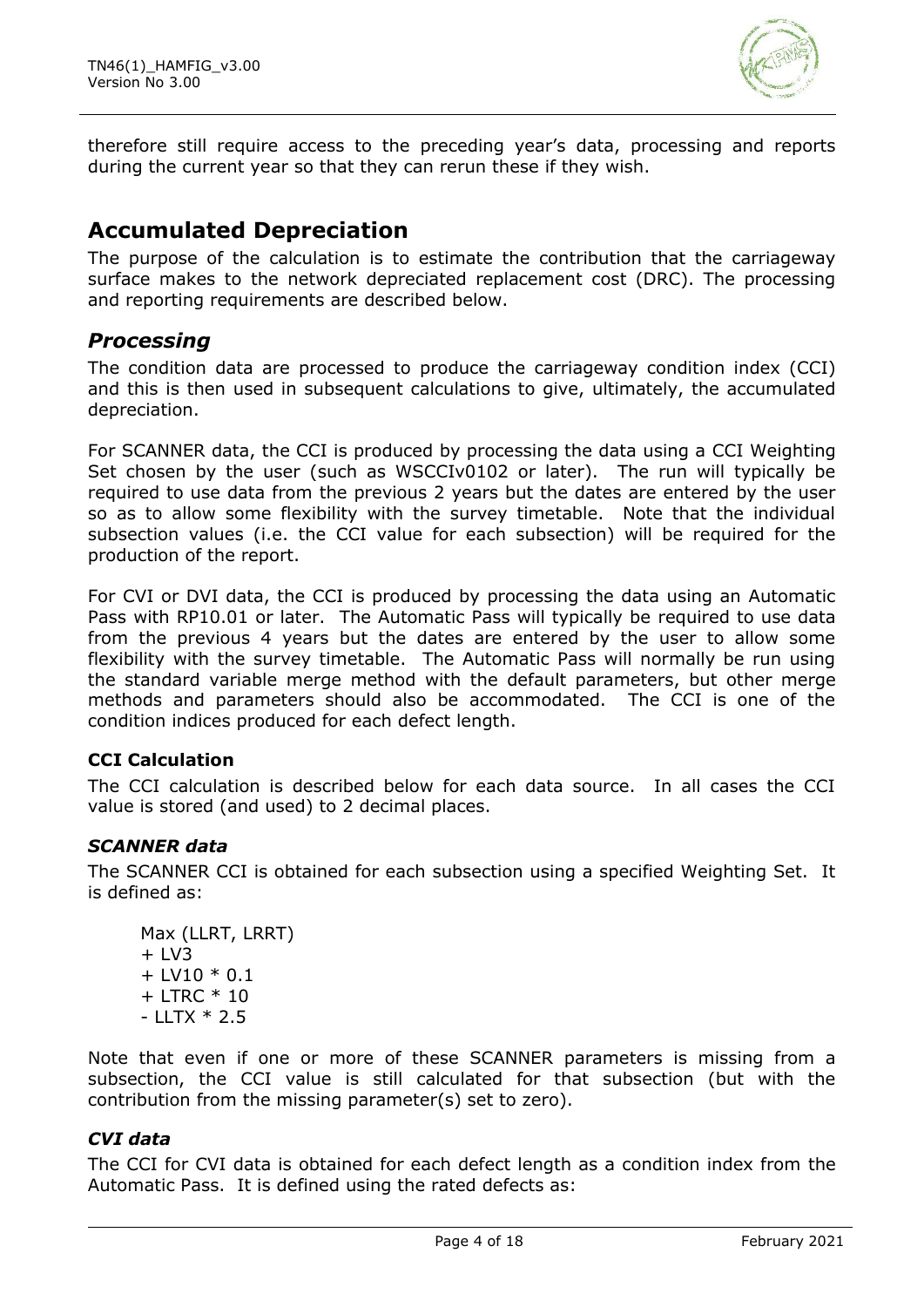

BCKJ \* 0.60 + Max(BFEJ, BSDE) \* 0.60 + BSES \* 0.75 + BLED \* 0.25 + BRED \* 0.25

#### *DVI data*

The CCI for DVI data is obtained for each defect length as a condition index from the Automatic Pass. It is defined as:

 $BCR1 * 8$  $+$  BCRN  $*$  4  $+$  BCHJ  $*$  4 + BCHN  $+$  BFRJ  $*$  5 + BFRN \* 2  $+$  BFAJ  $*$  2 + BFAN + BLSS \* 8  $+$  BLMS  $*$  5  $+$  BRUT  $*$  5  $+$  BTC1 + BTC2 \* 4 + BLE1 \* 0.5 + BLE2 + BRE1 \* 0.5  $+$  BRE2

#### **Notes:**

- For BCRJ, BCRN, BCHJ, BCHN, BFRJ, BFRN, BFAJ, BFAN, BLSS, BLMS, BLE1, BLE2, BRE1, BRE2 the percentage defectiveness is used.
- For BRUT the raw measurement (in mm) is used.
- For BTC1, BTC2 the number normalised over a 20m length is used and these two defects are only included for covered concrete and bituminous surface/leanmix construction pavement types.
- Because this calculation requires 'unrated' defects it is performed on copies of these defects obtained via the Defect Composition process and rated using a straight line from (0,0) to (100,100).

### *Additional Information*

There are some preparatory stages required before the accumulated depreciation report is produced. These may be linked to running the report or they may be carried out as a separate task prior to running the report. The UKPMS Developer is free to implement these preparatory stages in a way which best suits the user interface for their system, subject to any explicit requirements stated in the explanatory text below.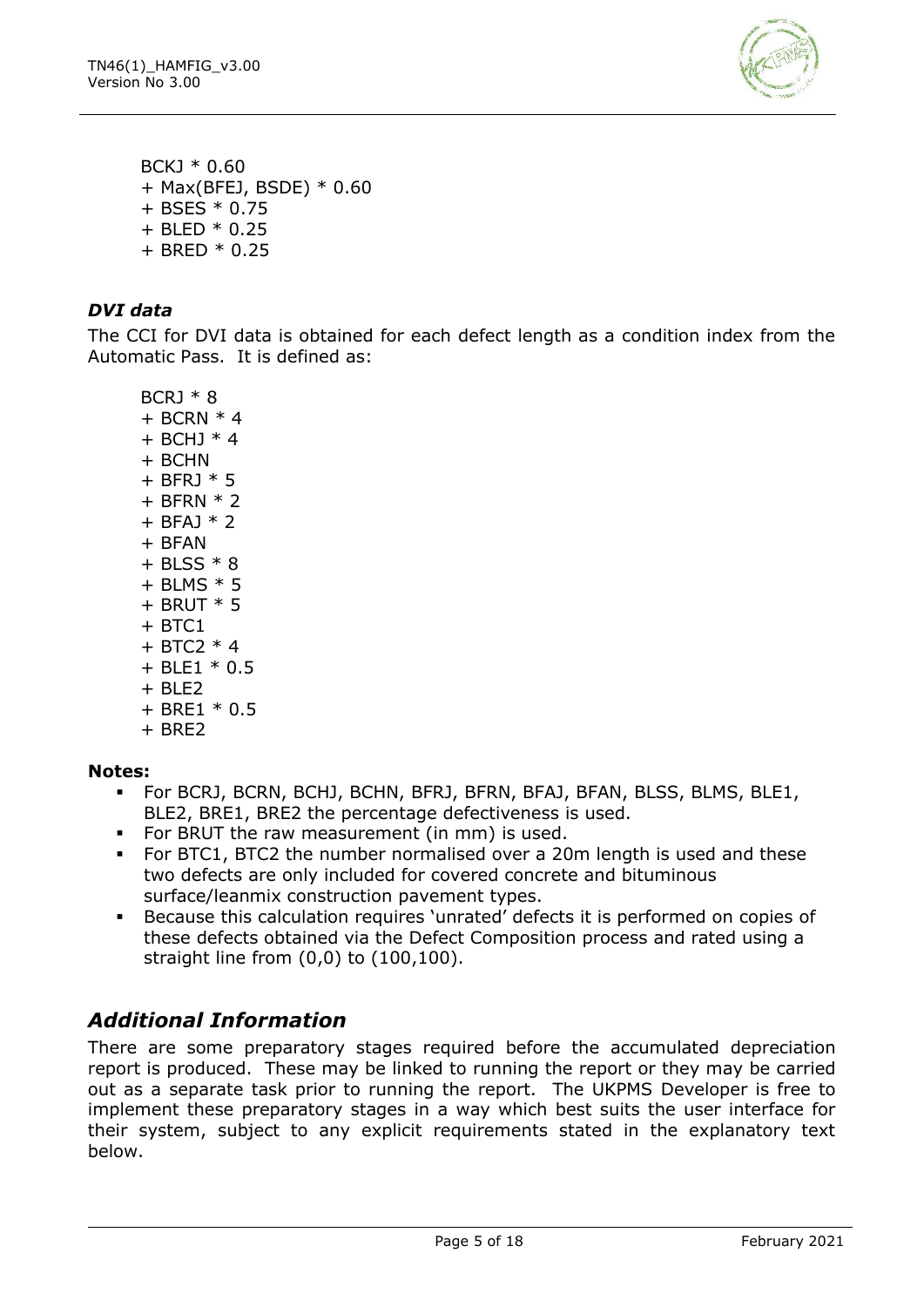

#### **Network Grouping**

Prior to running the accumulated depreciation report the user will be required to set up network groupings to use for the report from up to two of the following attributes:

- Road Hierarchy
- Urban or Rural
- **•** Speed Limit
- Road Type
- DfT Classification

The typical grouping is expected to be Urban/Rural subdivided by DfT Classification. Users do not need to use the same grouping as for GRC but they do need to use the same grouping for both accumulated and annual depreciation. The network grouping used for depreciation should be that which best suits the user's asset management planning.

The number of nesting levels required by UKPMS systems has been limited to two in order to facilitate the design of readable reports. It is anticipated that if more detailed discrimination is required in the future this will be part of a more sophisticated model, beyond the scope of the simple depreciation model described here.

#### **Depreciation Parameters**

For each group the user must enter the following depreciation parameters:

- $T_{\text{INI}}$ : The time (in years, 0dp) to when deterioration commences (deterioration initiation). Note that  $T_{\text{INI}}$  may be zero.
- $\blacksquare$  T<sub>TUL</sub>: The time (in years, 0dp) to when the pavement is unserviceable and needs replacement (total useful life).
- **E** Renewal Unit Rate: The average surfacing renewal rate  $(E/m^2, 2dp)$ . This is an 'all-in' rate which includes any add-ons required.

Recommended values for  $T_{\text{INI}}$  and  $T_{\text{TUL}}$  are provided in supporting material to the Highways Network Asset Code published by CIPFA.

UKPMS systems are required to store the depreciation parameters in sets so that the user can simply retrieve the particular set of depreciation parameters to be used for the report rather than entering them afresh each time. Specifically the user must be able to:

- **Enter and save multiple sets of depreciation parameters (potentially with** different groupings)
- Choose any existing set of parameters for the report
- Edit and save any existing set of parameters
- Delete any existing set of parameters

#### **Average Carriageway Width**

The report calculations (see below) require the average carriageway width for each group. The user can choose from one of the following two options for each group: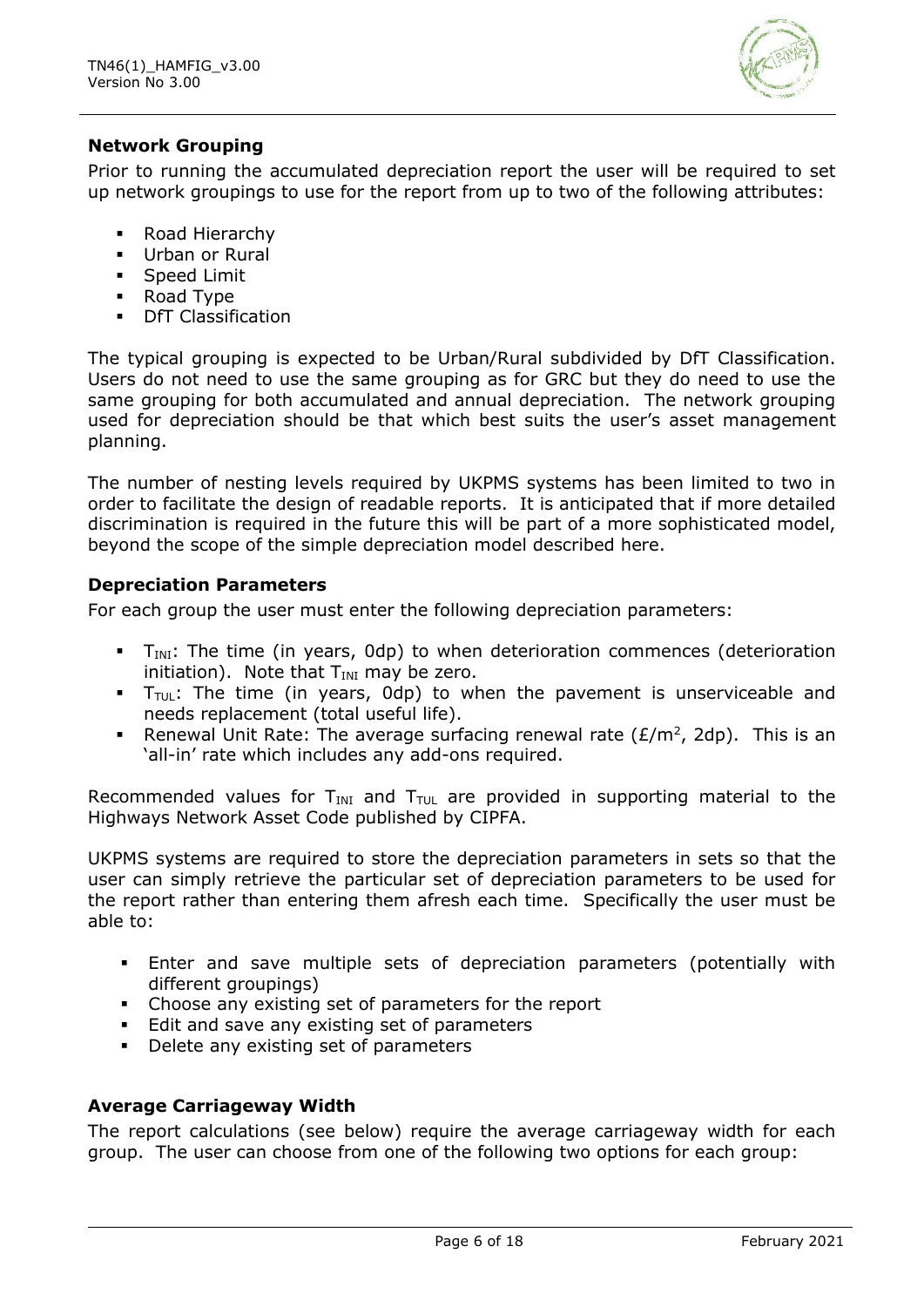

1. Use the inventory data for sections with carriageway inventory present, and an external value for those sections without any carriageway inventory. The external value is derived from external sources and entered by the user for each group. The average carriageway width is calculated as:

$$
\frac{\sum_{\text{INV}} 0.5*(I_{\text{E}} - I_{\text{s}})(W_{\text{E}} + W_{\text{s}}) + \sum_{\text{NolNV}} LW}{\sum L}
$$

Where:

*INV*: Those sections with carriageway inventory *NoINV*: Those sections without any carriageway inventory  $I<sub>E</sub>$ : Inventory end chainage *IS*: Inventory start chainage *WE*: Inventory end width *WS*: Inventory start width *L*: Section length *W*: External width

2. Use an external value for the average carriageway width for the group. This value is derived from external sources and entered by the user.

The width status for the group is assigned accordingly:

- **M:** The width is based on measured inventory data for all sections in the group
- **E:** The average width for the group has been entered by the user based on external data.

In addition to the above two width status settings, a hybrid setting may also occur. This is:

**• M/E:** This arises when inventory is only available for some sections in the group and an external width has been used for the remaining sections.

In all cases the average carriageway width is stored (and used) in metres to 1 decimal place.

### *Report Calculations*

Note that the accumulated depreciation report and all associated calculations should be restricted to the carriageway feature.

The accumulated depreciation report requires a calculation to be carried out on the CCI results in order to evaluate the accumulated depreciation. In essence the outline of this calculation is to convert the CCI results to a accumulated depreciation percentage, via a deterioration curve and depreciation line, and then use this percentage to obtain the accumulated depreciation (as a value).

#### **Deterioration Curve**

The deterioration curve for each network group is defined as follows for  $x \geq 0$ :

For  $x < T_{INI}$ ,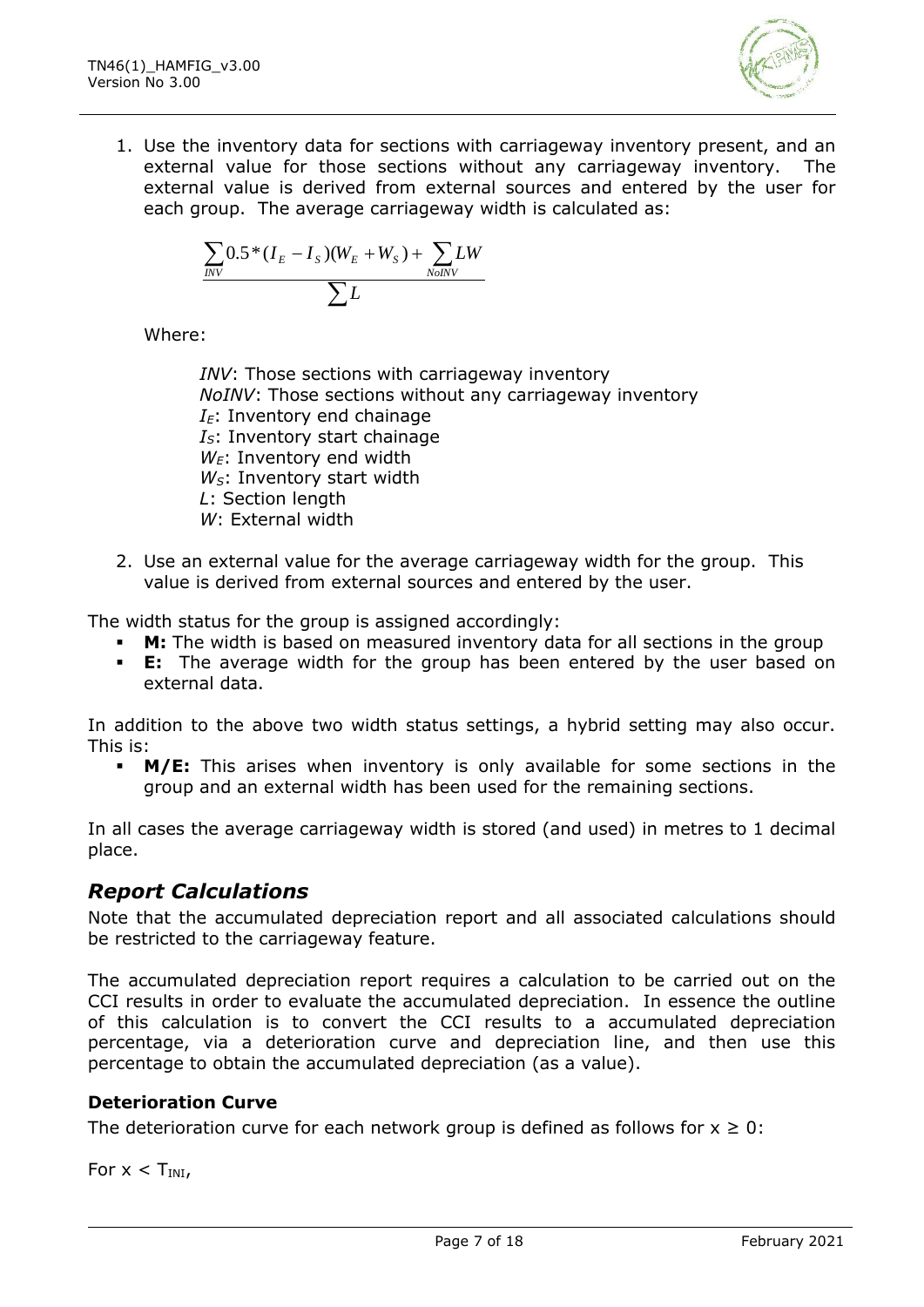

$$
y = 0 \tag{1}
$$

For  $x \geq T_{\text{INI}}$ ,

$$
y = \frac{100}{(1 + 100 \cdot e^{-c(x-T)})}
$$
 (2)

Where:

$$
c = 7.5473 \times (T_{TUL} - T_{INI})^{-1.0418}
$$
  

$$
T = T_{INI}
$$

A typical curve, with  $T_{INI} = 5$  and  $T_{TUL} = 21$ , is illustrated below:



#### **Converting from CCI to depreciation**

The CCI value for the defect length (when derived from the Automatic Pass) or subsection (when derived from the Weighting Set algorithm) is constrained to a value lying between 0 and 100 as follows by replacing CCI by:

Min(100, Max(0,CCI))

Throughout the text below, CCI is taken to be this capped value.

The accumulated depreciation percentage is calculated by shifting the CCI value onto a depreciation line, defined as the line between coordinates  $(0,0)$  and  $(T_{\text{TUL}},100)$ . More specifically, the CCI score is converted to a notional 'AGE' via the deterioration curve, and then the depreciation line is used to convert the AGE value to an accumulated depreciation percentage.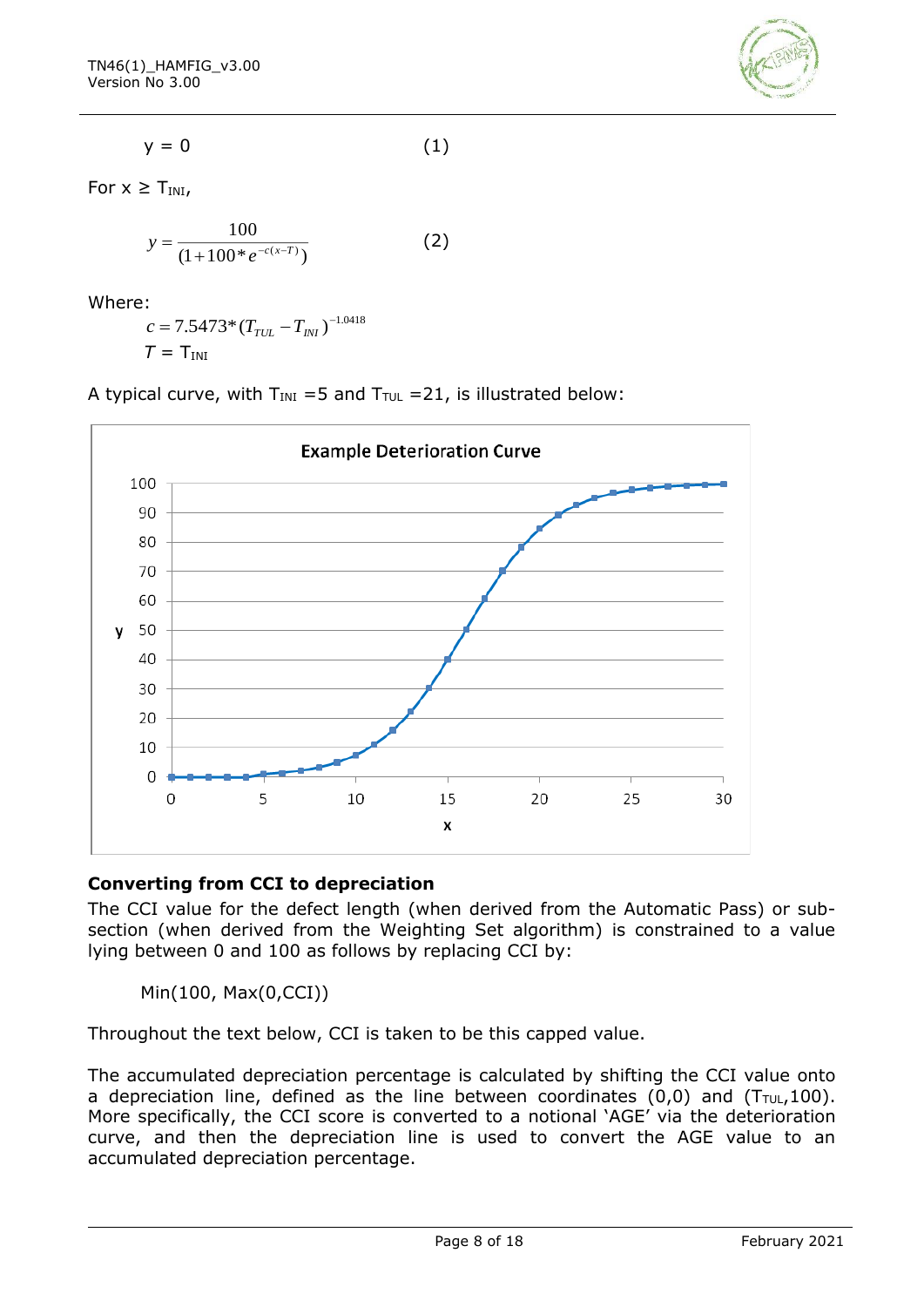

Consider the deterioration curve function with  $x=AGE$  and  $y=CCI$ . The following inverse function can be used when  $\frac{100}{100} \leq CCI < 100$ 101  $\frac{100}{100} \leq CCI < 100$ :

$$
AGE = T_{\text{INI}} - \frac{\ln\left\{\frac{(100 - CCI)}{100 * CCI}\right\}}{c}
$$
 (3)

Because equation (2) is only valid when AGE  $\geq$  T<sub>INI</sub>, this inverse function can only be used when  $\frac{100}{100} \leq CCI$ 101  $\frac{100}{100} \leq CCI$ .

When  $CCI < \frac{100}{101}$  $CCI < \frac{100}{100}$ , then:  $AGE = 0.5 * T_{INI}$  (4)

The explanation for the upper bound on CCI is that the inverse function is not defined when CCI = 100, but as  $CCI \rightarrow 100$ ,  $AGE \rightarrow \infty$ . Because, as can be seen from equations (6) and (7) below, any AGE  $\geq T_{\text{TUL}}$  leads to an accumulated depreciation percentage of 100, the following formula can be used when CCI=100:

$$
AGE = T_{\text{TUL}}.\tag{5}
$$

The AGE can be converted to an accumulated depreciation percentage (D%) using the following formula when AGE  $\leq T_{\text{TUL}}$ :

$$
D\% = \frac{100^* AGE}{T_{TUL}} \tag{6}
$$

When AGE >  $T_{\text{TUL}}$ , then  $D\% = 100$ . (7)

An example of this process is illustrated below: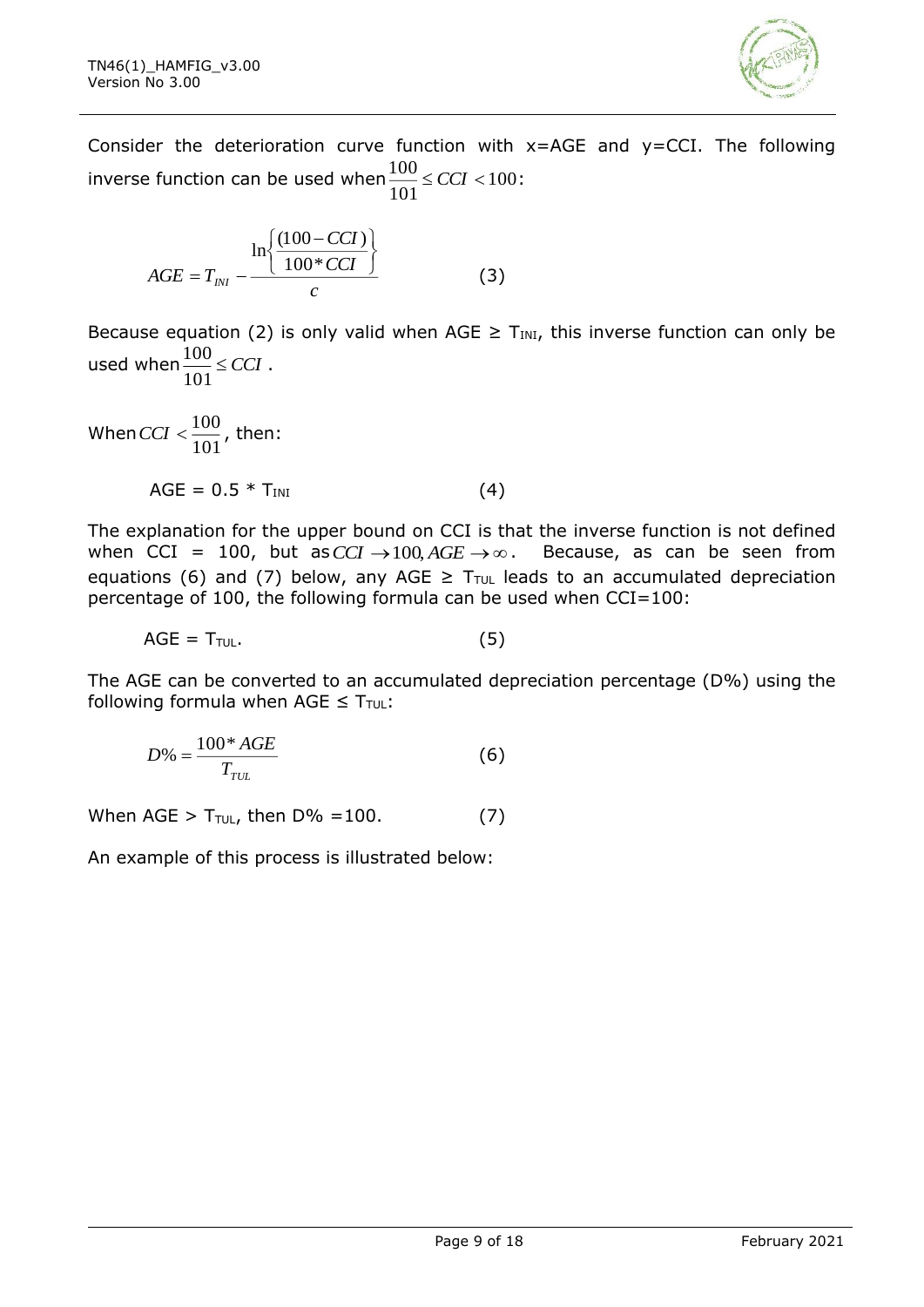



Here CCI is approximately 40 and this gives an accumulated depreciation percentage of approximately 70% for the defect length (or sub-section).

A special case exists when CCI < 100/101. In this case the depreciation is calculated by assuming the AGE is half-way between zero and  $T_{INI}$ . This is illustrated below:

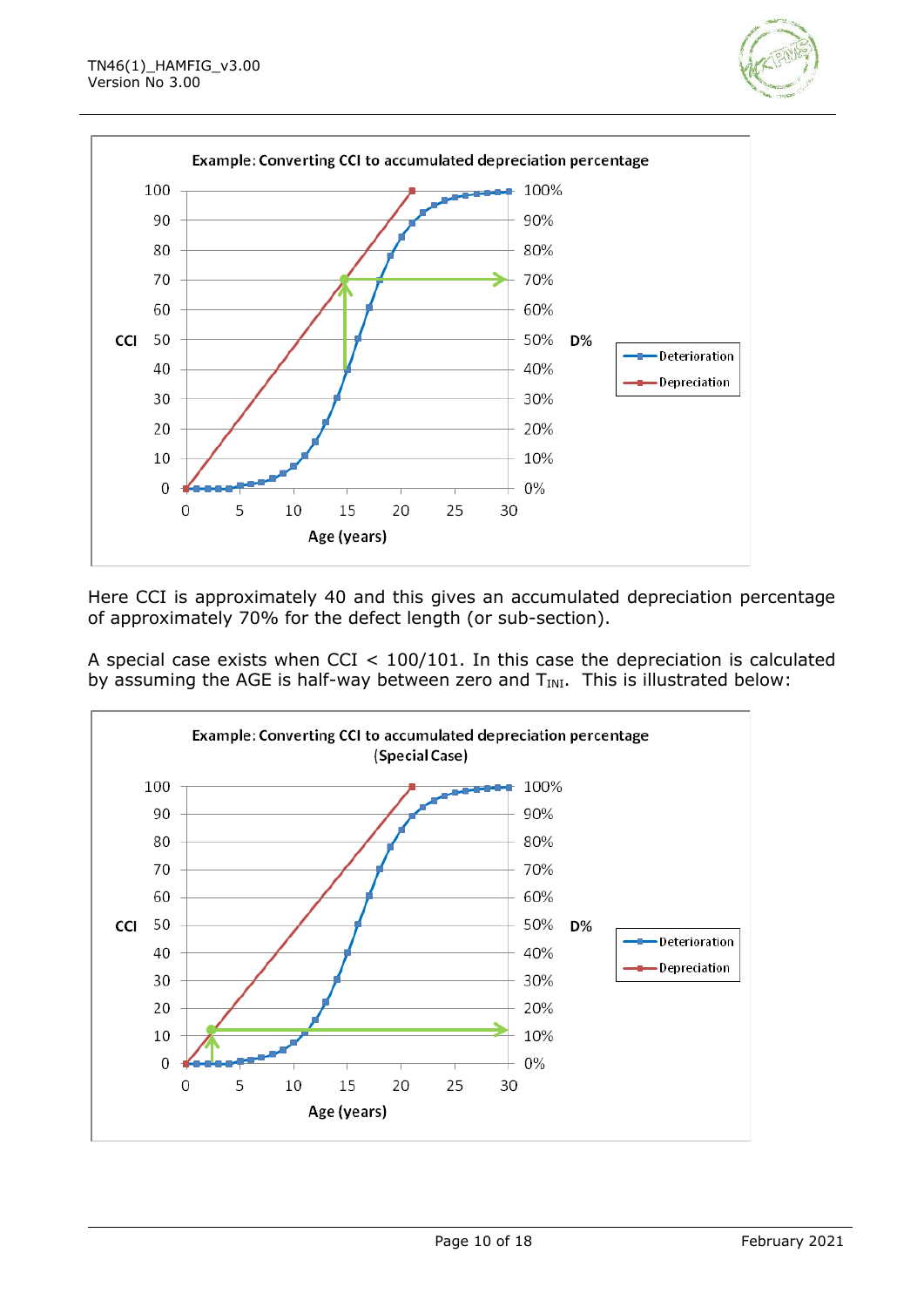

For this example  $T_{INI}$  is 5 (years). The depreciation is therefore assumed to be equivalent to  $0.5 * 5$  i.e. 2.5 years. This gives an accumulated depreciation percentage of 11.9%.

Account must also be taken of those parts of the network which are presumed 'not defective' since these should contribute to the accumulated depreciation. The mechanism for including the 'not defective' part of the network is to set up a notional defect length for each section and XSP which already has one or more actual defect lengths. The length for this notional defect length is calculated as:

$$
N_{s,x} = L_s - \sum l_{s,x}
$$

Where:

*NS,X* is the notional defect length for Section S and XSP X

*L<sup>S</sup>* is the section length for Section S

*lS,X* is the length of a particular defect length for Section S and XSP X, and the summation is carried out over all such defect lengths.

For notional defect lengths,  $CCI = 0$  and an accumulated depreciation percentage is then calculated in the same way as for any other defect length.

#### **Depreciation for network group**

The **accumulated depreciation percentage** for the network group is simply the length-weighted average of the accumulated depreciation percentage for the constituent defect lengths (or sub-sections). The accumulated depreciation percentage for the network group is stored (and used) rounded to 1 decimal place.

The **accumulated depreciation** for the network group is calculated as:

- Accumulated Depreciation Percentage (%, 1dp)
- × Network Length (m, 0dp)
- × Average Carriageway Width (m, 1dp)
- $\times$  Renewal Unit Rate ( $E/m^2$ , 2dp)

The accumulated depreciation for the network group is calculated in  $E$  and is not rounded. It is displayed as £'000s rounded to 3 decimal places.

### *Running the report*

#### **User Input**

To run the report the user selects:

- The Automatic Pass(es) and Weighting Set run(s) to use
- **•** The network grouping
- **•** The set of depreciation parameters
- **•** The average carriageway width option for each network group

The user must select the Automatic Pass(es) and Weighting Set run(s) in such a way that no section/XSP contributes to more than one processing run. As a bare minimum UKPMS systems must check for this eventuality and issue a prominent warning on the report if any section/XSP contributes to more than one processing run. UKPMS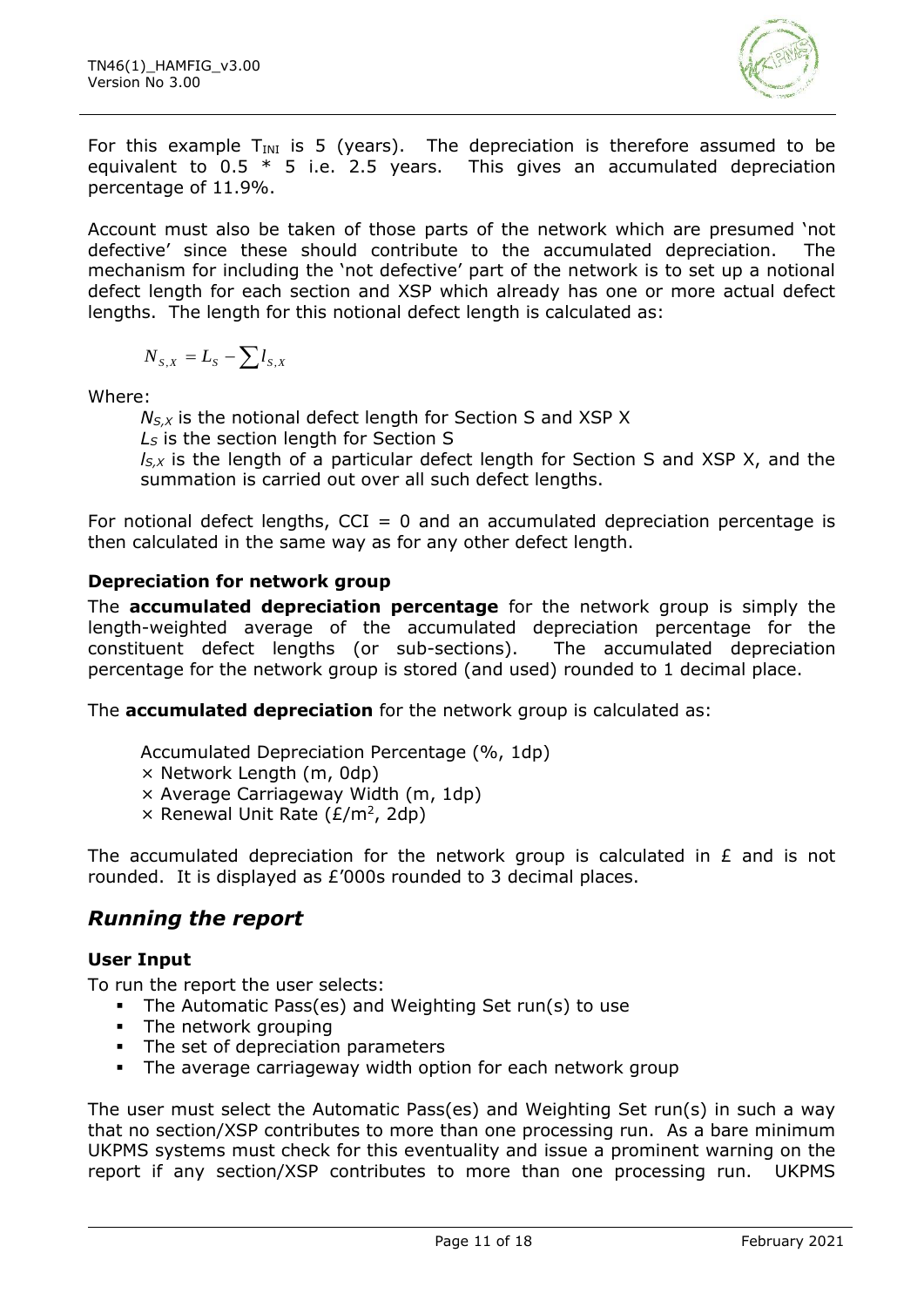

Developers are encouraged to offer more than this bare minimum approach. For example:

- By the use of precedence conventions to select automatically one and only one of the CCI processing runs for each section/XSP.
- By appropriate drill-down reports so that the user can track down the offending section/XSP.

The Automatic Pass(es) selected by the user should be based on RP10.01 or later. Likewise the Weighting Set run(s) should be based on a CCI weighting set (such as WSCCIv0102 or later). UKPMS Developers are encouraged to check this and issue warnings if inappropriate Rule Sets or Weighting Sets have been used.

#### **Report Contents**

The report contents are as follows:

- **Local Authority name**
- Report run time
- UKPMS system
- **·** UKPMS system version
- For each Automatic Pass included:
	- a. Run identifier
	- b. Rule Set identifier
	- c. Run date
	- d. Date range for survey data
	- e. Automatic Pass run parameters
- For each Weighting Set run included:
	- a. Run identifier
	- b. Weighting Set identifier
	- c. Run date
	- d. Date range for survey data
	- For each network group:
		- a.  $T<sub>INI</sub>$  (Yrs, Odp)
		- b.  $T_{\text{TUL}}$  (Yrs, 0dp)
		- c. Renewal Unit Rate  $(E/m^2, 2dp)$
		- d. Network sections (number, 0dp)
		- e. Network Length (km, 3dp)
		- f. Average width (m, 1dp)
		- g. Average width status ( 'M', 'E' or 'M/E')
		- h. Survey Coverage (km, 3dp)
		- i. Percentage survey coverage (%, 1dp)
		- j. Accumulated depreciation percentage (%, 1dp)
		- k. Accumulated depreciation (£'000s, 3dp)
- For composite groups (Level 1, Level 2) and for whole network:
	- a. Network sections (number, 0dp)
	- b. Network Length (km, 3dp)
	- c. Survey Coverage (km, 3dp)
	- d. Percentage survey coverage (%, 1dp)
	- e. Accumulated depreciation percentage (%, 1dp)
	- f. Accumulated depreciation (£'000s, 3dp)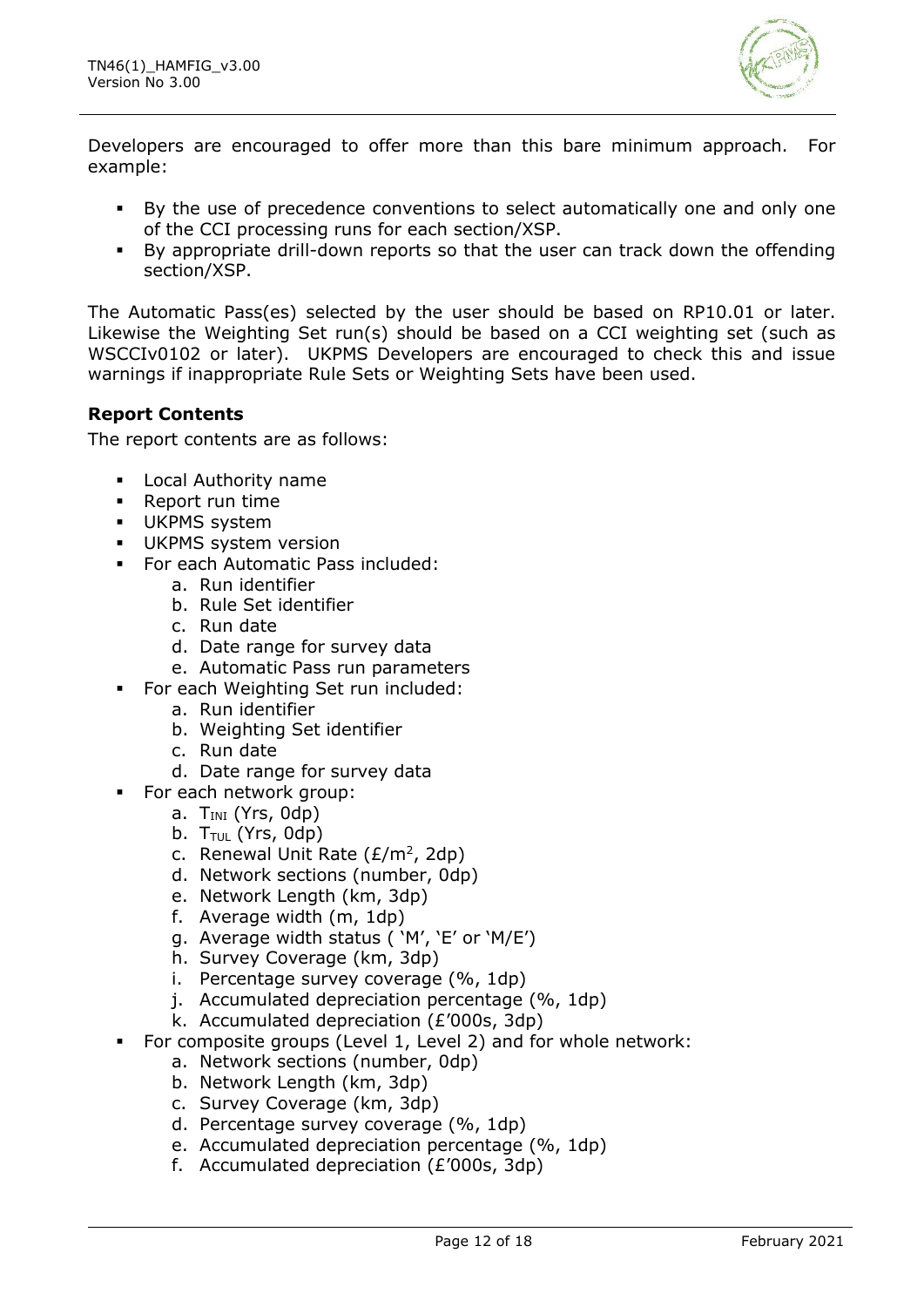

#### **Notes:**

- 1. Network Length is the sum of the section lengths for all sections in the group
- 2. Survey Coverage is the sum of the section lengths for those sections which have survey data for the Automatic Pass(es) and Weighting Set run(s) included.
- 3. Percentage survey coverage is Survey Coverage divided by Network Length expressed as a percentage
- 4. Level 1 and Level 2 are the network grouping levels set up by the user (typically Urban/Rural and DfT Classification). Sub-totals are required for the Level 1 network groups but are optional for the Level 2 network groups.
- 5. The accumulated depreciation for the composite groups (Level 1, Level 2) and the whole network is calculated as the sum of the accumulated depreciation for the appropriate constituent groups.
- 6. The accumulated depreciation percentage for the composite groups (Level 1, Level 2) and the whole network is calculated as:

$$
D\% = \frac{D}{\sum_{i}\left\{\frac{D_i}{D\%}\right\}},
$$

Where:

*D* is the accumulated depreciation,

*D%* is the accumulated depreciation percentage,

*i* is a subscript to denote each constituent network group which contributes to the composite group in question.

### *Example Report*

The example report below uses fictitious data and is intended to illustrate the data required and provide a possible layout for the report.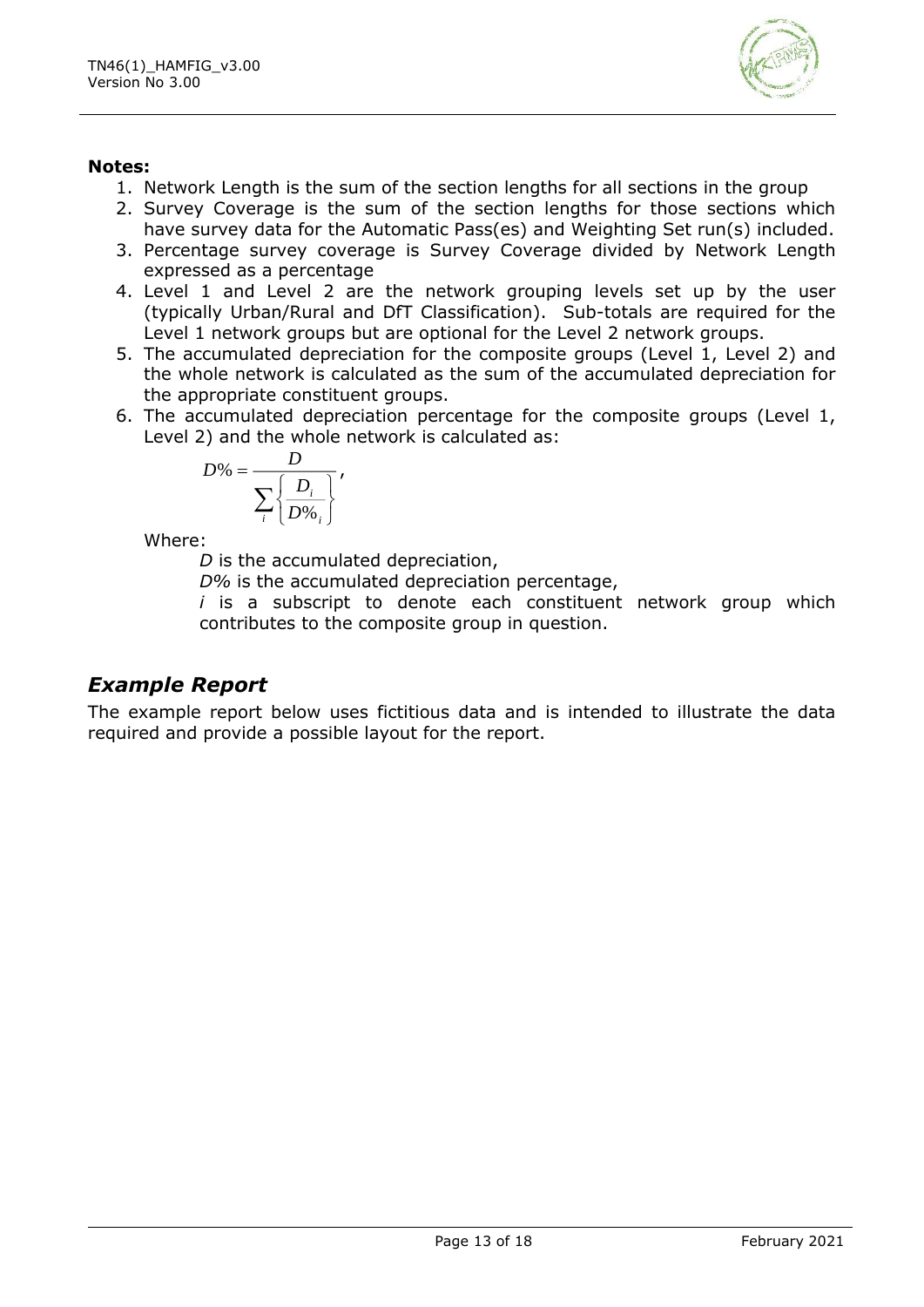

| <b>Local Authority</b><br><b>Accumulated Depreciation 2012/2013</b> |                                                                                                                                  |                         |                   |                  |               |                           |               |               |             |
|---------------------------------------------------------------------|----------------------------------------------------------------------------------------------------------------------------------|-------------------------|-------------------|------------------|---------------|---------------------------|---------------|---------------|-------------|
|                                                                     | Accumulated Depreciation Report - Run Time: dd/mm/yyyy hh:mm:ss<br><b>UKPMS System &amp; Version: UKPMS System &amp; Version</b> |                         |                   |                  |               |                           |               |               |             |
| Processing                                                          |                                                                                                                                  |                         |                   |                  |               |                           |               |               |             |
| <b>Automatic Passes</b>                                             |                                                                                                                                  |                         |                   |                  |               |                           |               |               |             |
|                                                                     |                                                                                                                                  |                         | Using survey data |                  |               |                           |               |               |             |
| Identifier                                                          | <b>Rule Set</b>                                                                                                                  | Run Date                | From              | To               |               | Merge Method & Parameters |               |               |             |
| ABC01                                                               | RP10.01                                                                                                                          | 28/04/2013              | 01/04/2009        | 31/03/2013       | 3             | 12                        | 10            |               |             |
| XYZ44                                                               | RP10.01                                                                                                                          | 27/04/2013              | 01/04/2009        | 31/03/2013       | 3             | 12                        | 10            |               |             |
| Weighting Set runs                                                  |                                                                                                                                  |                         |                   |                  |               |                           |               |               |             |
|                                                                     | Weighting                                                                                                                        |                         | Using survey data |                  |               |                           |               |               |             |
| Identifier                                                          | Set                                                                                                                              | Run Date                | From              | To               |               |                           |               |               |             |
| A9134                                                               | WSCCIv0102                                                                                                                       | 06/04/2013              | 01/04/2011        | 31/03/2013       |               |                           |               |               |             |
| Run58                                                               | WSCCIv0102                                                                                                                       | 13/04/2013              | 01/04/2011        | 31/03/2013       |               |                           |               |               |             |
| R23/56                                                              | WSCCIv0102                                                                                                                       | 15/04/2013              | 01/04/2011        | 31/03/2013       |               |                           |               |               |             |
| <b>Parameters</b>                                                   |                                                                                                                                  |                         |                   |                  |               |                           |               |               |             |
|                                                                     |                                                                                                                                  |                         |                   | Renewal          |               |                           |               |               |             |
| Environment                                                         | Class                                                                                                                            | TINI                    | <b>TTUL</b>       | Unit Rate        |               |                           |               |               |             |
|                                                                     |                                                                                                                                  | Yrs                     | Yrs               | E/m <sup>2</sup> |               |                           |               |               |             |
|                                                                     | Α                                                                                                                                | 7                       | 21                | 17.85            |               |                           |               |               |             |
| Urban                                                               | В                                                                                                                                | 4                       | 21                | 14.75            |               |                           |               |               |             |
|                                                                     | С                                                                                                                                | 6                       | 21                | 13.32            |               |                           |               |               |             |
|                                                                     | U                                                                                                                                | 8                       | 19                | 10.68            |               |                           |               |               |             |
|                                                                     | Α                                                                                                                                | 8                       | 21                | 14.52            |               |                           |               |               |             |
| Rural                                                               | В<br>$\mathsf C$                                                                                                                 | 5<br>6                  | 21<br>21          | 12.58<br>11.23   |               |                           |               |               |             |
|                                                                     | U                                                                                                                                | 9                       | 20                | 5.46             |               |                           |               |               |             |
|                                                                     |                                                                                                                                  |                         |                   |                  |               |                           |               |               |             |
| <b>Results</b>                                                      |                                                                                                                                  |                         |                   |                  |               |                           |               |               | Accumulated |
| Environment                                                         | Class                                                                                                                            | Network Length          |                   | Average width    |               | Survey Coverage           |               | Depreciation  |             |
|                                                                     |                                                                                                                                  | Num                     | km                | m                | <b>Status</b> | km                        | $\frac{0}{0}$ | $\frac{0}{0}$ | £'000s      |
|                                                                     | Α                                                                                                                                | 927                     | 106.000           | 8.8              | М             | 99.000                    | 93.4%         | 49.3%         | 8,208.687   |
| Urban                                                               | в                                                                                                                                | 675                     | 88.300            | 7.0              | M             | 81.400                    | 92.2%         | 54.2%         | 4,941.400   |
|                                                                     | C                                                                                                                                | 3276                    | 425.200           | 7.6              | M/E           | 410.000                   | 96.4%         | 56.9%         | 24,491.949  |
|                                                                     | $\sf U$                                                                                                                          | 12774                   | 1,668.100         | 5.5              | Е             | 1,619.200                 | 97.1%         | 58.0%         | 56,830.833  |
|                                                                     | $\boldsymbol{\mathsf{A}}$                                                                                                        | 2745                    | 313.700           | 8.8              | ${\sf M}$     | 297.500                   | 94.8%         | 47.7%         | 19,119.749  |
| Rural                                                               | В                                                                                                                                | 1228                    | 155.100           | 7.0              | Е             | 140.000                   | 90.3%         | 55.5%         | 7,580.249   |
|                                                                     | $\mathsf C$                                                                                                                      | 5783                    | 886.000           | 7.6              | M/E           | 870.400                   | 98.2%         | 55.2%         | 41,741.317  |
|                                                                     | $\sf U$                                                                                                                          | 5744                    | 624.900           | 5.0              | E.            | 600.500                   | 96.1%         | 59.2%         | 10,099.384  |
|                                                                     | Α                                                                                                                                | 3672                    | 419.700           |                  |               | 396.500                   | 94.5%         | 48.2%         | 27,328.436  |
| Overall<br>by                                                       | В                                                                                                                                | 1903                    | 243.400           |                  |               | 221.400                   | 91.0%         | 55.0%         | 12,521.649  |
| class                                                               | $\mathsf C$                                                                                                                      | 9059                    | 1311.200          |                  |               | 1280.400                  | 97.7%         | 55.8%         | 66,233.266  |
|                                                                     | U                                                                                                                                | 18518                   | 2293.000          |                  |               | 2219.700                  | 96.8%         | 58.2%         | 66,930.216  |
| Urban                                                               | All                                                                                                                              | 17652                   | 2287.600          |                  |               | 2209.600                  | 96.6%         | 56.6%         | 94,472.868  |
| Rural                                                               | All                                                                                                                              | 15500                   | 1979.700          |                  |               | 1908.400                  | 96.4%         | 53.6%         | 78,540.699  |
| All                                                                 | All                                                                                                                              | 33152                   | 4267.300          |                  |               | 4118.000                  | 96.5%         | 55.2%         | 173,013.567 |
|                                                                     |                                                                                                                                  |                         |                   |                  |               |                           |               |               |             |
| Average                                                             | М                                                                                                                                | Measured (inventory)    |                   |                  |               |                           |               |               |             |
| width status                                                        | E                                                                                                                                | External (manual input) |                   |                  |               |                           |               |               |             |
|                                                                     | M/E                                                                                                                              | Mixture of M and E      |                   |                  |               |                           |               |               |             |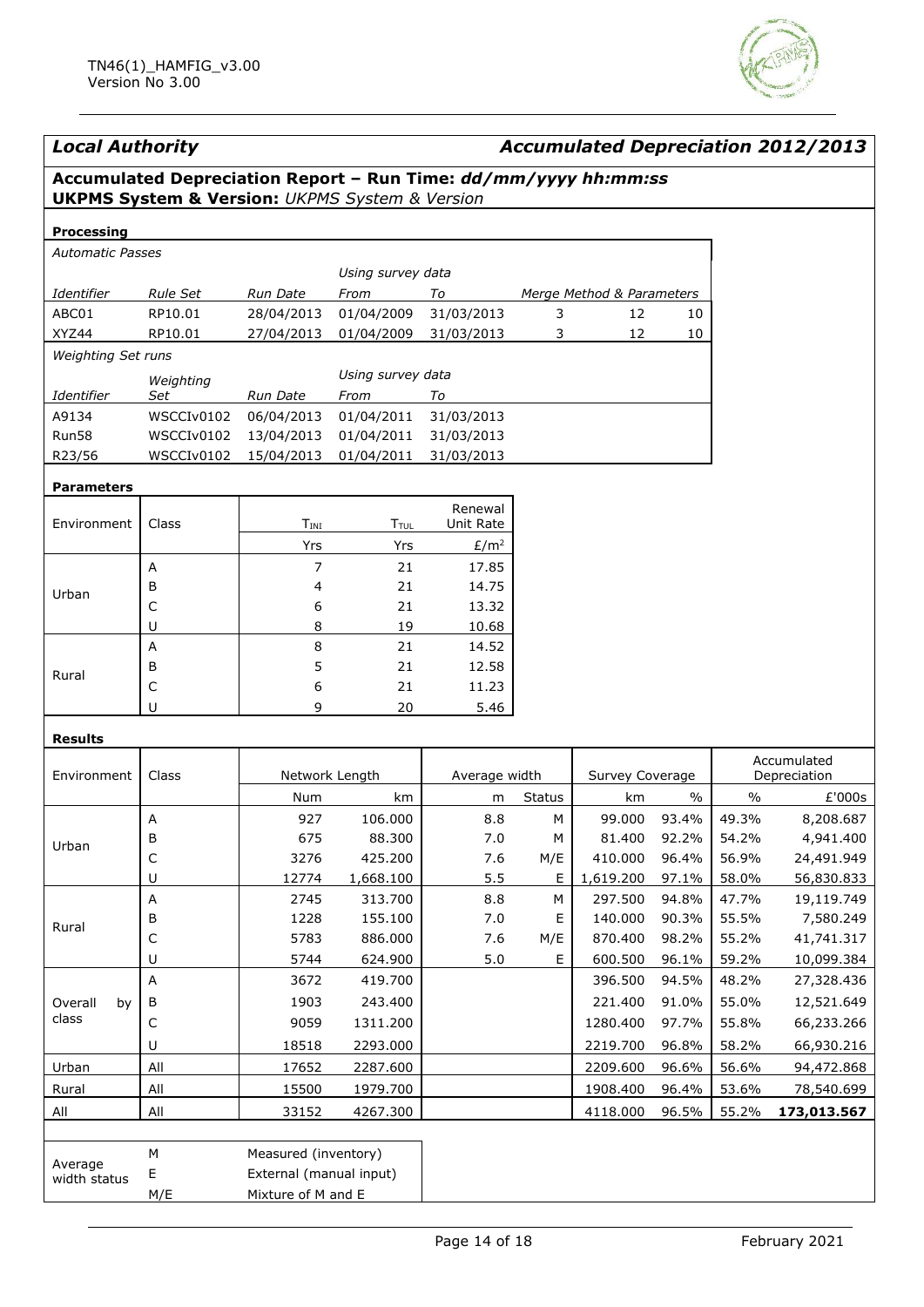

### **Annual Depreciation**

### *Report Calculations*

The general principle for calculating annual depreciation is that it is the total life cycle cost divided by the number of years in the life cycle (for each length), summed over all network lengths.

Using the above model for depreciation the total life cycle cost for a network group is:

Network Length (m, 0dp) × Average Carriageway Width (m, 1dp)  $\times$  Renewal Unit Rate ( $E/m^2$ , 2dp)

The number of years in the life cycle is the total useful life  $(T_{\text{TUL}})$ .

This gives the following formula for annual depreciation (AD) for a network group:

 $AD = (Network Length \times Average Carriageway Width \times Renewal Unit Rate)$  $\mathsf{T}_{\mathsf{TUL}}$ 

The annual depreciation for the network group is calculated in  $E/yr$  and is not rounded. It is displayed as £'000s per year rounded to 3 decimal places.

### *Running the report*

#### **User Input**

To run the report the user selects:

- The network grouping
- The set of depreciation parameters
- **•** The average carriageway width option for each network group

#### **Report Contents**

The report contents are as follows:

- Local Authority name
- Report run time
- UKPMS system
- **·** UKPMS system version
- For each network group:
	- a.  $T_{\text{TUL}}$  (Yrs, 0dp)
	- b. Renewal Unit Rate  $(E/m^2, 2dp)$
	- c. Network sections (number, 0dp)
	- d. Network Length (km, 3dp)
	- e. Average width (m, 1dp)
	- f. Average width status ( 'M', 'E' or 'M/E')
	- g. Annual depreciation (£'000s per year, 3dp)
- For composite groups (Level 1, Level 2) and for whole network:
	- a. Network sections (number, 0dp)
	- b. Network Length (km, 3dp)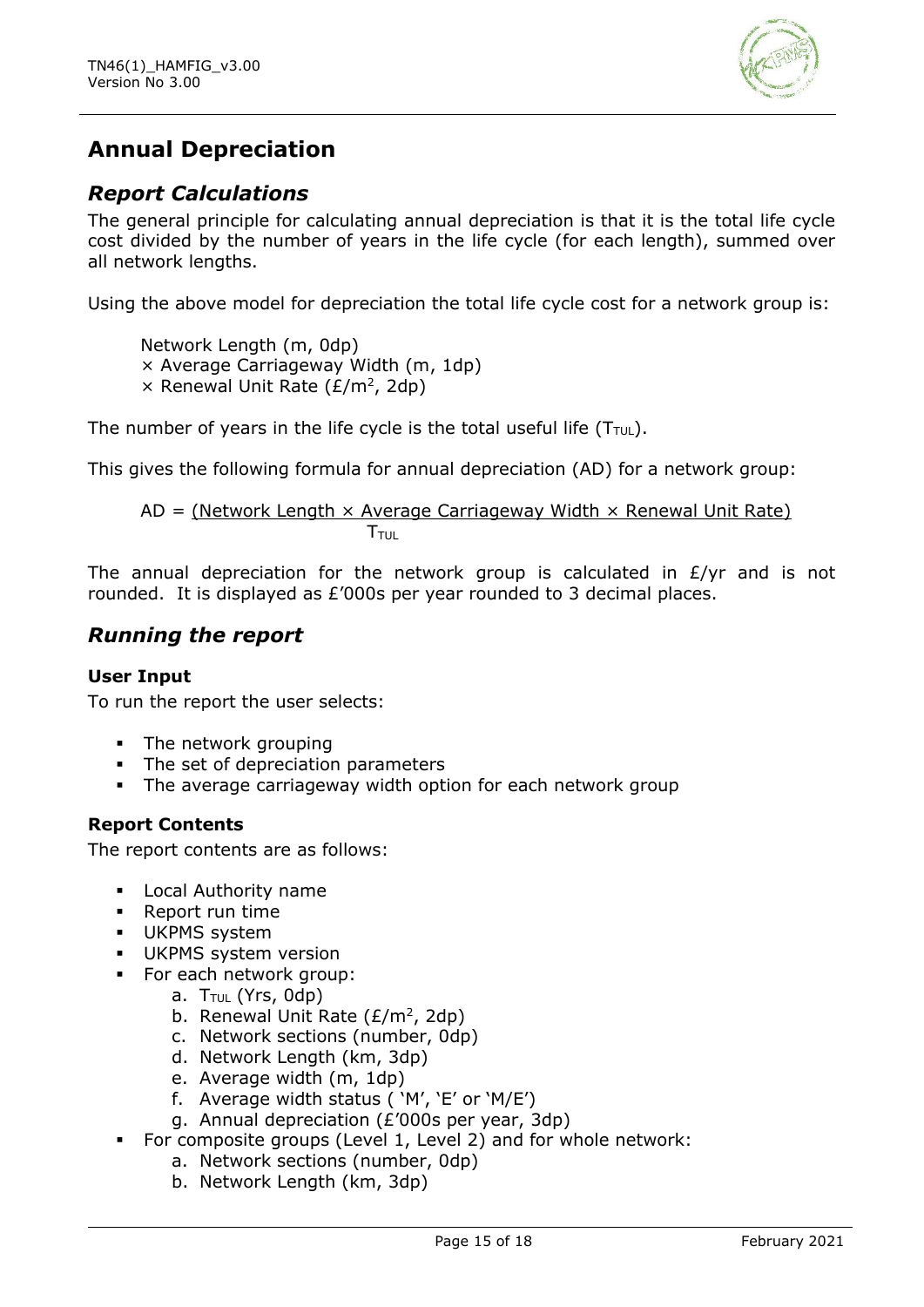

c. Annual depreciation (£'000s per year, 3dp)

#### **Notes:**

- 1. Network Length is the sum of the section lengths for all sections in the group
- 2. Level 1 and Level 2 are the network grouping levels set up by the user (typically Urban/Rural and DfT Classification). Sub-totals are required for the Level 1 network groups but are optional for the Level 2 network groups.
- 3. The annual depreciation for the composite groups (Level 1, Level 2) and the whole network is calculated as the sum of the annual depreciation for the appropriate constituent groups.

#### *Example Report*

The annual depreciation report may be provided as a separate report or may be added as extra information to the accumulated depreciation report. The example report on the following page uses fictitious data and is intended to illustrate the data required and provide a possible layout.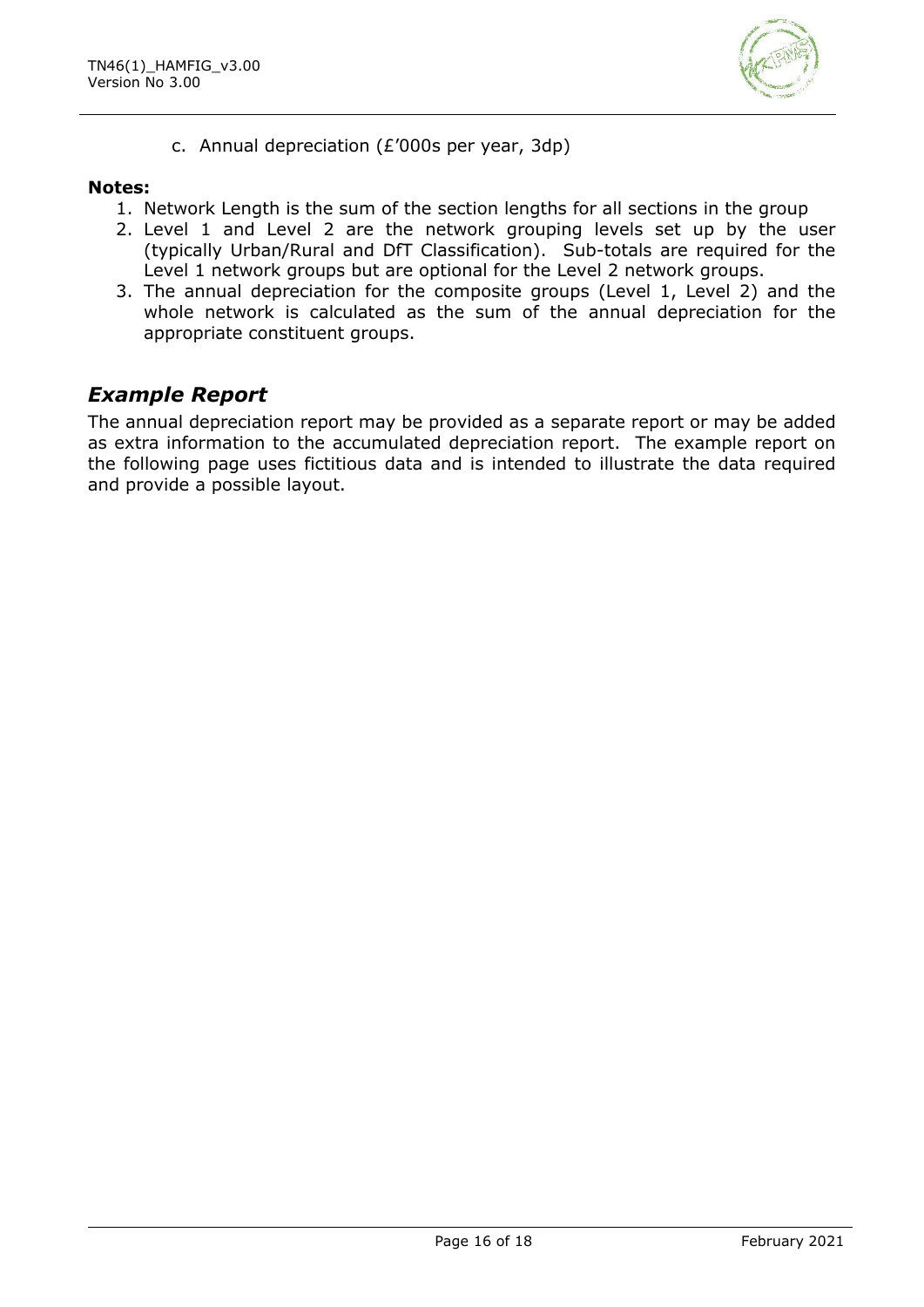

#### *Local Authority Annual Depreciation 2012/2013*

#### **Annual Depreciation Report – Run Time:** *dd/mm/yyyy hh:mm:ss* **UKPMS System & Version:** *UKPMS System & Version*

| <b>Results</b>                                   |              |                         |                |               |               |             |                                          |                        |  |
|--------------------------------------------------|--------------|-------------------------|----------------|---------------|---------------|-------------|------------------------------------------|------------------------|--|
| Environment                                      | Class        |                         | Network Length | Average width |               | <b>TTUL</b> | Renewal<br>Unit<br>Rate                  | Annual<br>Depreciation |  |
|                                                  |              | Num                     | km             | m             | <b>Status</b> | Yrs         | E/m <sup>2</sup>                         | £'000s/Yr              |  |
|                                                  | A            | 927                     | 106.000        | 8.8           | M             | 21          | 17.85                                    | 792.880                |  |
| Urban                                            | B            | 675                     | 88,300         | 7.0           | M             | 21          | 14.75                                    | 434.142                |  |
|                                                  | $\mathsf{C}$ | 3276                    | 425.200        | 7.6           | M/E           | 21          | 13.32                                    | 2,049.707              |  |
|                                                  | U            | 12774                   | 1,668.100      | 5.5           | E             | 19          | 10.68<br>14.52<br>12.58<br>11.23<br>5.46 | 5,157.063              |  |
| Rural                                            | A            | 2745                    | 313.700        | 8.8           | M             | 21          |                                          | 1,908.730              |  |
|                                                  | B            | 1228                    | 155.100        | 7.0           | E             | 21          |                                          | 650.386                |  |
|                                                  | C            | 5783                    | 886.000        | 7.6           | M/E           | 21          |                                          | 3,600.873              |  |
|                                                  | U            | 5744                    | 624.900        | 5.0           | E             | 20          |                                          | 852.989                |  |
|                                                  | A            | 3672                    | 419.700        |               |               |             |                                          | 2,701.610              |  |
| Overall<br>by                                    | B            | 1903                    | 243.400        |               |               |             |                                          | 1,084.528              |  |
| class                                            | C            | 9059                    | 1311.200       |               |               |             |                                          | 5,650.580              |  |
| Urban<br>Rural<br>All<br>Average<br>width status | U            | 18518                   | 2293.000       |               |               |             |                                          | 6,010.052              |  |
|                                                  | All          | 17652                   | 2287.600       |               |               |             |                                          | 8,433.792              |  |
|                                                  | All          | 15500                   | 1979.700       |               |               |             |                                          | 7,012.978              |  |
|                                                  | All          | 33152                   | 4267.300       |               |               |             |                                          | 15,446.770             |  |
|                                                  |              |                         |                |               |               |             |                                          |                        |  |
|                                                  | M            | Measured (inventory)    |                |               |               |             |                                          |                        |  |
|                                                  | Ε            | External (manual input) |                |               |               |             |                                          |                        |  |
|                                                  | M/E          | Mixture of M and E      |                |               |               |             |                                          |                        |  |